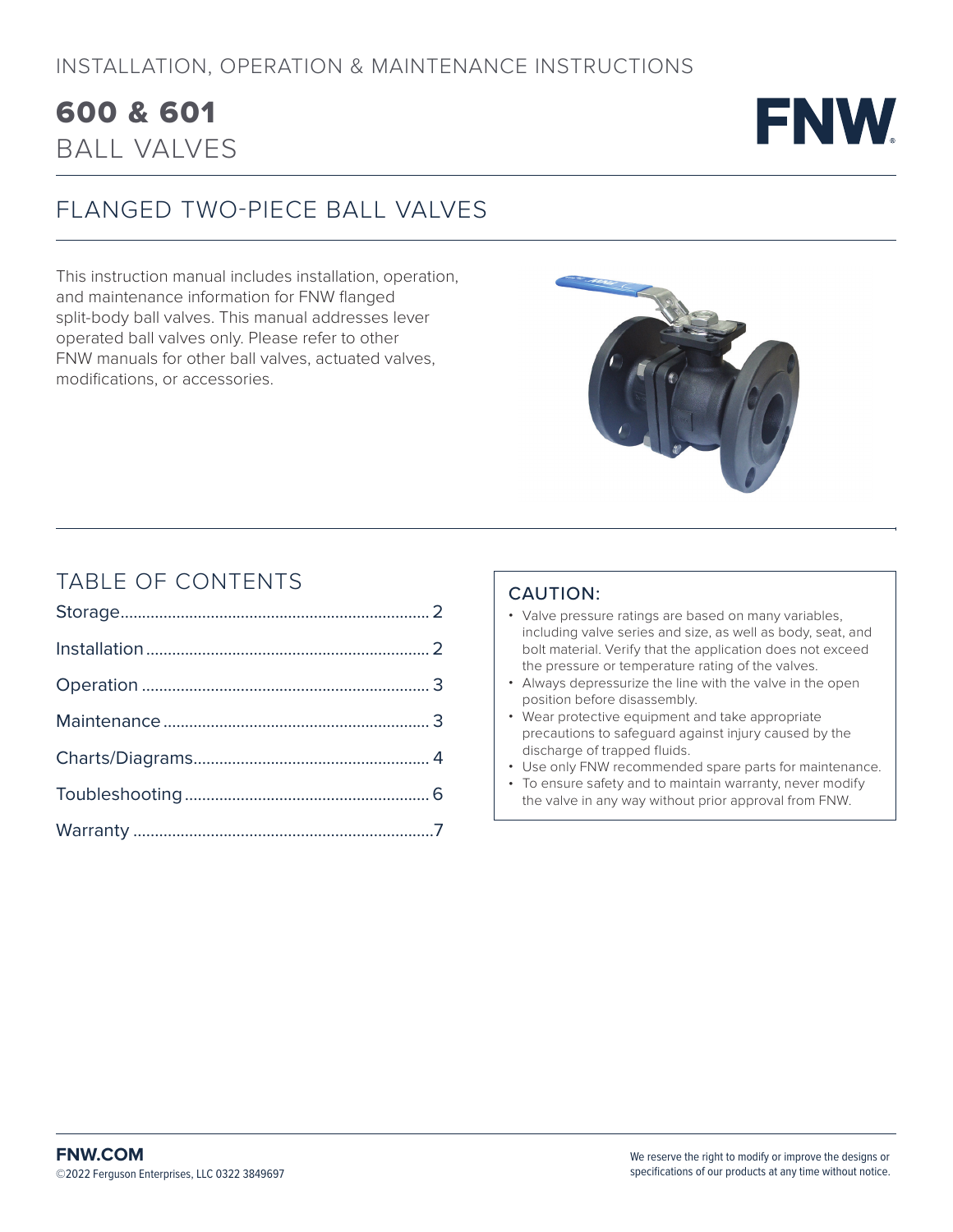## INSTALLATION, OPERATION & MAINTENANCE INSTRUCTIONS

## BALL VALVES 600 & 601



## FLANGED TWO-PIECE BALL VALVES

## STORAGE:

#### **ATTENTION: If the valves are not destined for immediate use, the following precautions should be taken:**

- If possible, leave the valves in their packaging cases during the period of storage.
- Ball valves must remain in the open position while being stored.
- In order to prevent damage, protective plastic covers on valve ends should not be removed until immediately prior to installation.
- It is advisable to store valves in waterproof conditions. Ball valves should be protected to safeguard against humidity, moisture, dust, dirt, sand, mud, salt spray, sea water, or other forms of corrosive and erosive environments.
- Valves with actuators are to be stored in dry conditions.
- Valves to be stored for long periods of time should be checked by the quality control personnel or designee every six months; every three months when valves are automated. Maintenance during this storage period can include:
- Internal surface should be inspected to check for dust or other foreign objects.
- Rust or dust must be removed by cleaning with proper solvent.
- After cleaning, ball valves must be lubricated with adequate lubricant.
- Ball valves should be operated for at least three complete cycles before installing or returning to storage.

 $\overline{\blacklozenge}$ 

WARNING:

To avoid personal injury to yourself, fellow workers, or damage to property from release of process fluid, before installation:

- Shut off all operating lines to the valve site.
- Isolate the valve site completely from the process.
- Release process pressure.
- Drain the process fluid from the valve site.

## INSTALLATION

### **Note**

- The ball valves may be installed in any position using standard pipe fitting practices.
- Pipe must be free of tension both during and after installation.
- The ball valves are shipped in the full open position to prevent damage of seat and ball surfaces. The valve should be kept in the open position during installation.
- The ball valves are supplied with end caps for protecting the flange connections and the interior space of the valves. Remove the protective covers only just prior to installation of the valve.
- There may be residual water from testing trapped between the ball and body. This can be removed by partially opening the valve, exposing the cavity to the through port of the ball.
- If the valve was supplied with an actuator, secondary support may be necessary. Contact FNW for recommendations.
- FNW flanged ball valves are designed for mounting between ANSI flanges. It should be taken into account that a valve which is designed for a particular flange standard cannot, under normal situations, be used with flanges from another standard. If pipeline flanges are to be used that are not in accordance with the specifications of the order, the manufacturer should be consulted. All standard flange seals can be used.
- **ATTENTION: Do not perform welding near an installed valve. Welding in the vicinity of an installed valve can damage the valve and cause leakage.**
- **CAUTION: The rotating ball can cause injury. Keep body parts away from the space between ball and body (valve interior).**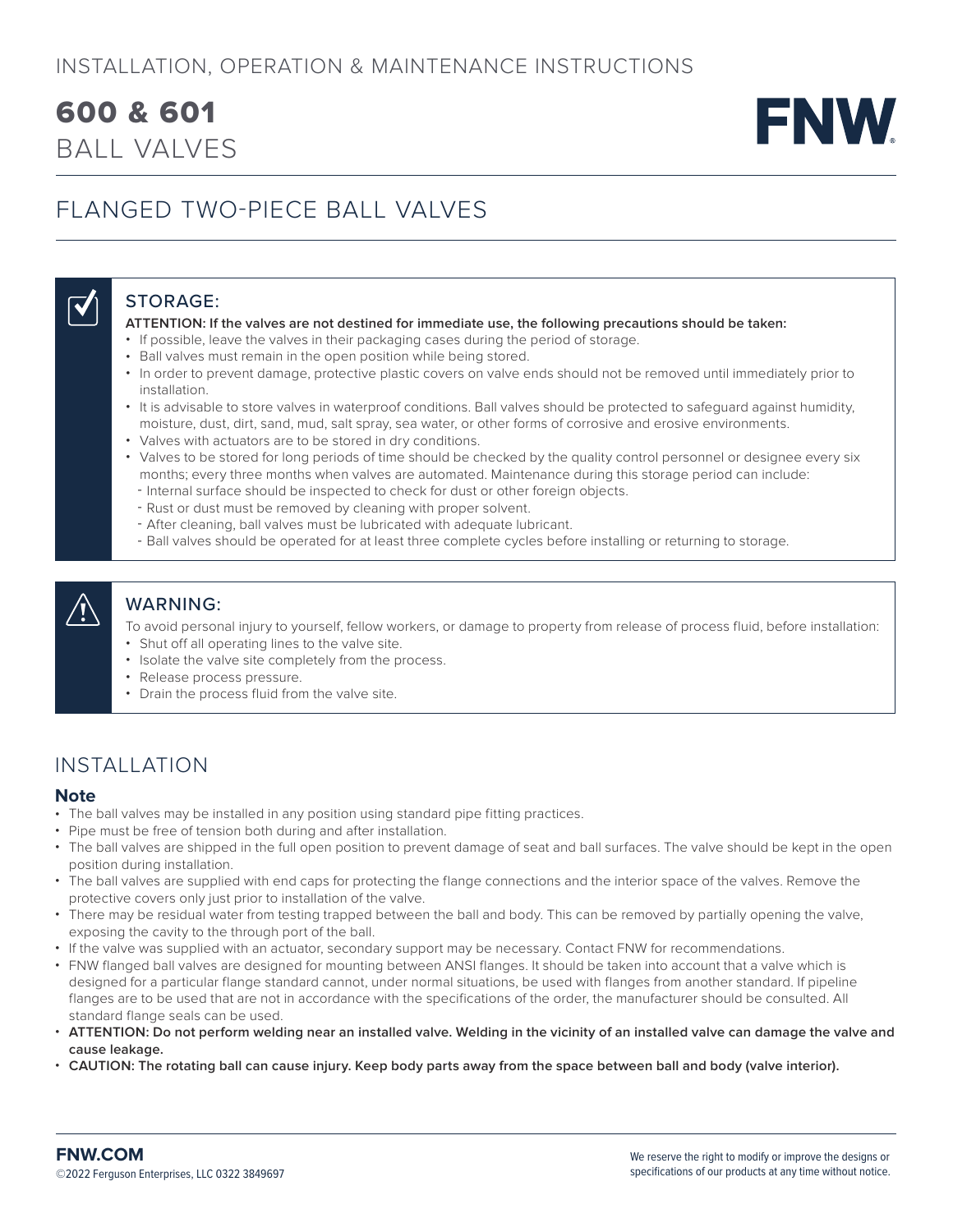## BALL VALVES 600 & 601



## FLANGED TWO-PIECE BALL VALVES

### **Before Installation**

- Inspect the valve body port and associated equipment for any damage that may have occurred and for any foreign matter that may have collected in shipping or storage. Make certain the body interior is clean.
- Inspect the pipeline and mating flanges, making sure the pipe is free of foreign material that could damage the ball or seat and the flanges are clean and have no burrs or pits that could cause leakage.
- Cycle the valve at least twice to ensure proper operation.

### **Installing**

- Prior to mounting the valve, flush the pipeline to remove soiling and weld residue.
- Make sure the protective end caps from the valve are removed.
- Ensure that the pipe flanges are spread sufficiently to clear valve flanges.
- With the valve in the open position, insert it, along with appropriate flange gaskets (not included), between the pipeline flanges.
- Insert appropriate size bolts and heavy hex nuts (not included) as recommended for the flange size and class.
- Verify proper alignment of all components and then tighten the flange bolts according to gasket manufacturer's recommended practices or standard piping practices of stipulated torque.
- **ATTENTION: Do not operate the valve before flushing the pipeline. Keep the valve in the open position until flushing is complete. Residue in the line could cause damage to the seats.**

## OPERATION

#### Note: this manual only covers the operation of manually operated valves. For operation of automated valves, consult the manufacturer's manual for the actuator.

- Ensure that the valve materials are compatible with the service and that the operating characteristics are below the valve's maximum.
- Open and close the valve by turning the handle one-quarter turn (90º).
- Valve is in the open position when the handle is parallel with the pipeline.
- Valve is in the closed position when the handle is perpendicular to the pipeline.

## MAINTENANCE

Long life and maintenance-free of valves can be maintained under normal working conditions and in accordance with pressure/ temperature and corrosion data chart.

#### **WARNING: Ball Valves can trap pressurized fluids in the Ball cavity in closed position.**

**Prior to maintenance, relieve the line pressure and put ball in open position firstly. Ball Valves can trap pressurized fluids in the valve cavity in closed position. If the fluid is toxic, harmful, high-pressure, or dangerous mediums, please ensure the safety in making disassembling.**

### **Re-tighten packing**

- Should a leakage occur at the gland packing, retighten the stem (gland) nut (13).
- Take care that the stem nut (13) should not be tightened too much, Normally the leakage can be stopped by simply turning the stem nut (13) by 30°~60°.

### **Replacement of seats and seals.**

- Disassembly
- Place the valve in half-open position and flush the line to remove any hazardous material from the valve body.
- Place the valve in close position; remove both counter flange bolts & nuts and lift valve from line.
- Remove handle nut (15), handle (16) or actuator set, stop-lock-cap (14), stem nut (13), Belleville washer (12), gland (11), bush (10).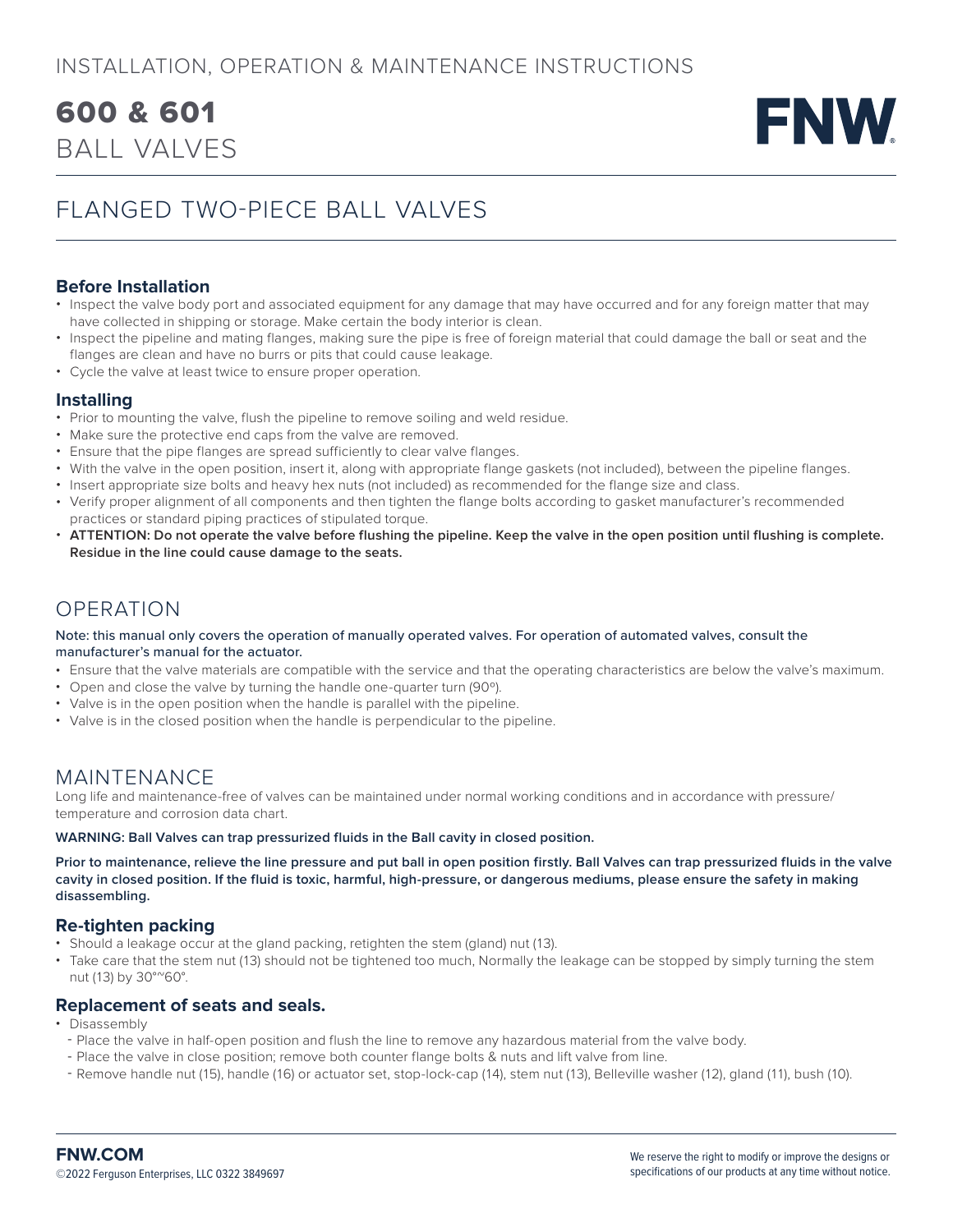## INSTALLATION, OPERATION & MAINTENANCE INSTRUCTIONS

## BALL VALVES 600 & 601



## FLANGED TWO-PIECE BALL VALVES

- Remove body bolt (5) or stud nut to allow end cap (2), separate from body (1), remove body gasket (19).
- Make sure ball in Close position, thus, the ball (3) can be taken out easily from body, then take out ball seat.
- Push stem (7) down into the body cavity and remove, then remove stem O-ring (24), packing (9) from the stem.
- **Caution: Do not scratch the surface of ball, stem and packing and sealing parts during disassembling.**
- Reassembly
	- Reassembly process is reverse sequence of disassembly.
	- Clean and inspect all parts, full replacement of all soft parts (seats and seals) is strongly recommended.
	- Tighten the body bolt (5) crosswise using the stipulated torque See Table B.
	- Tighten the stem nut (13) using the table stipulated torque See Table A.
	- Cycle the valve slowly with gentle back and forth motion to build gradually to full quarter turn.
	- If possible, test the valve before placing it back to line for service.

**NOTE: Before installing the valve, please check whether the valve material, bolts and nuts are suitable to site work to avoid potential safety hazards caused from corrosion and cracking of the valve body or bolts and nuts.**

- **After valve is used with its stems repeatedly turned for a long period, the stem packing may wear and cause leakage and pollution. To tighten the stem nut (13) to compress the stem packing (9) from time to time to ensure the sealing performance of the valve is recommended.**
- **The valve is packaged with recyclable cartons, wooden boxes, and turnover boxes in friendly environment material. Therefore, the packaging boxes can be reused or recycled according to local regulations.**
- **When the ball valve is in the close position with pressurized fluid in the valve body. Please release the pipeline pressure and keep the valve in the open position before maintenance.**

**TABLE B** BODY STUD/NUT TORQUES

- **The noise of valve operation is 85dB(A)**
- **NOTE: To destroy the valve, please refer to local laws and regulations of waste disposal.**

| <b>Valve Size</b> | Torque           |  |  |
|-------------------|------------------|--|--|
| <b>NPS</b>        | In-Lbs           |  |  |
| 1/2               | $80 \sim 106$    |  |  |
| 3/4               | $80 \sim 106$    |  |  |
| 1                 | $106 \sim 142$   |  |  |
| $1 - 1/4$         | $106 \sim 142$   |  |  |
| $1 - 1/2$         | 151 ~ 195        |  |  |
| 2                 | 151 ~ 195        |  |  |
| $2 - 1/2$         | $221 \sim 283$   |  |  |
| 3                 | $221 \sim 283$   |  |  |
| 4                 | $372 \times 443$ |  |  |
| 5                 | $575 \sim 664$   |  |  |
| 6                 | $575 \sim 664$   |  |  |
| 8                 | $708 \sim 814$   |  |  |
|                   |                  |  |  |

#### **TABLE A** FIGURE FOR STEM NUT TIGHTEN

|                | Stud Size (Inch) | Qty            | Torque |        |
|----------------|------------------|----------------|--------|--------|
| Size (Inch)    |                  |                | In-Lbs | Ft-Lbs |
| 1/2            | 5/16-18 UNC      | $\overline{4}$ | 106    | 8.83   |
| 3/4            | 5/16-18 UNC      | 4              | 106    | 8.83   |
| 1              | 3/8-16 UNC       | $\overline{4}$ | 221    | 18.42  |
| $1 - 1/4$      | 3/8-16 UNC       | 4              | 221    | 18.42  |
| $1 - 1/2$      | 1/2-13 UNC       | $\overline{4}$ | 513    | 42.75  |
| $\mathfrak{D}$ | 1/2-13 UNC       | $\overline{4}$ | 513    | 42.75  |
| $2 - 1/2$      | 1/2-13 UNC       | 6              | 740    | 61.67  |
| 3              | $1/2-13$ UNC     | 6              | 740    | 61.67  |
| $\overline{4}$ | 1/2-13 UNC       | 8              | 1024   | 85.33  |
| 6              | 5/8-11 UNC       | 8              | 1847   | 153.92 |
| 8              | 3/4-10 UNC       | 12             | 3000   | 250    |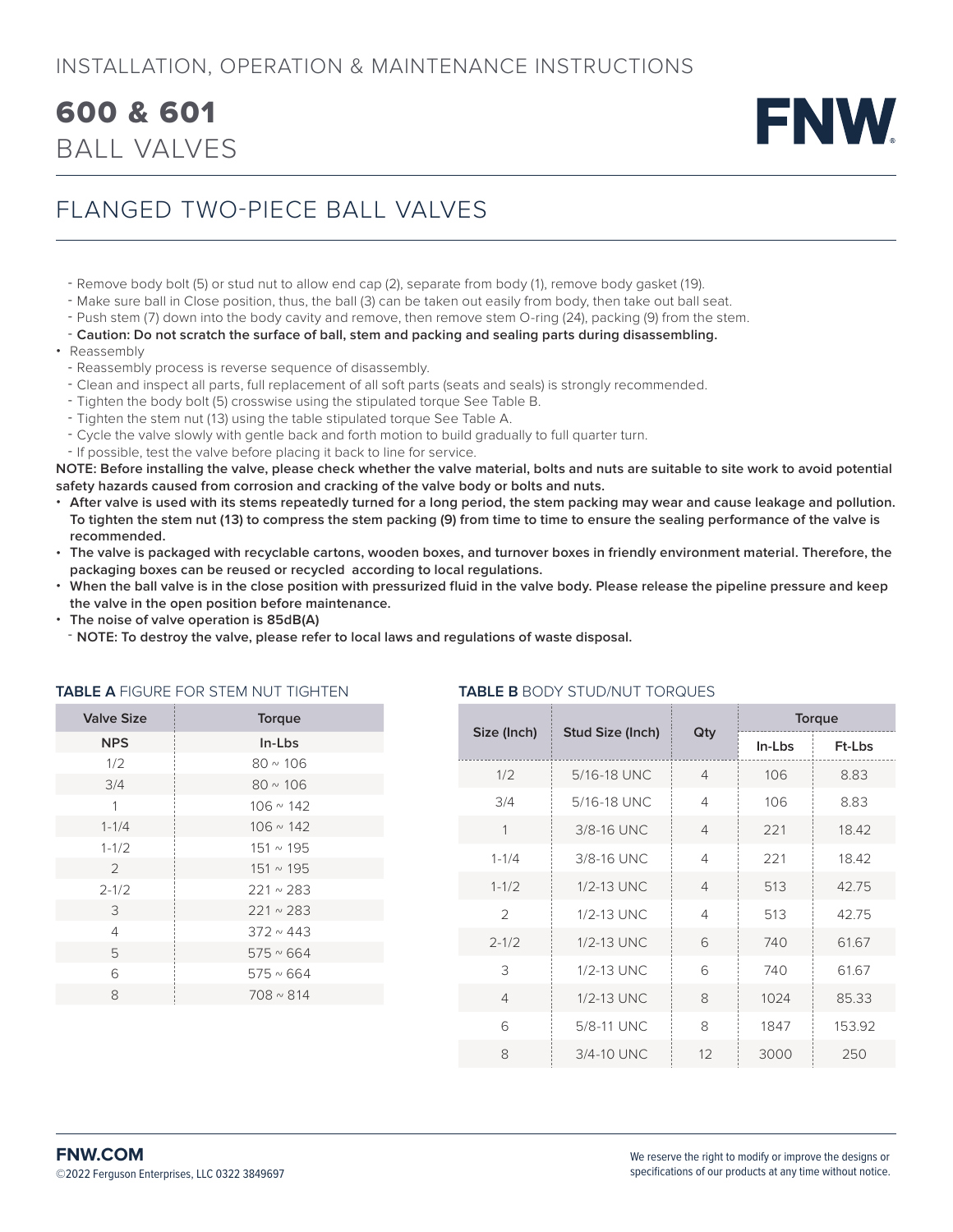# 600 & 601

**FNW** 

BALL VALVES

## FLANGED TWO-PIECE BALL VALVES

## BOLT TIGHTENING PATTERN



## PARTS DIAGRAM 1

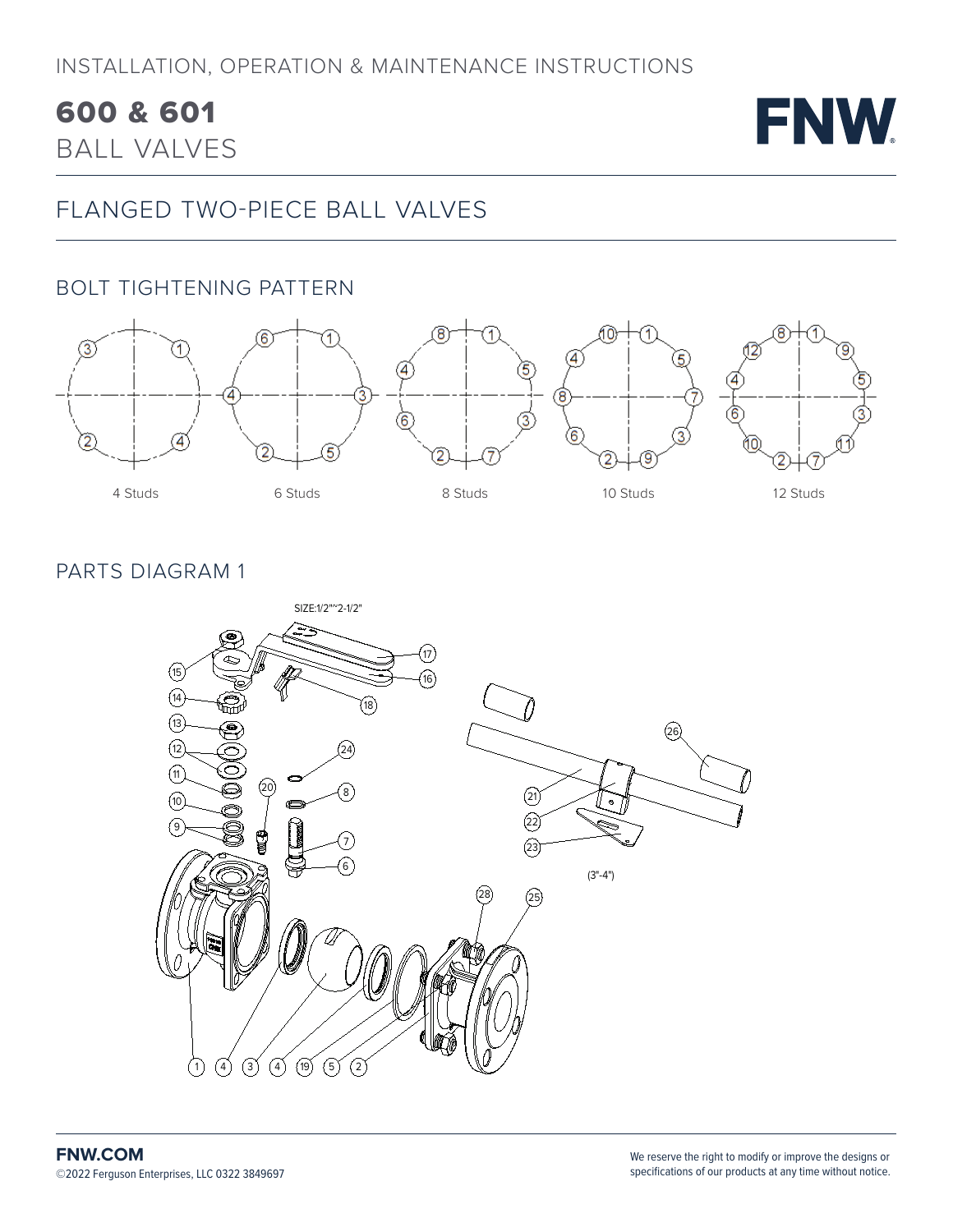## INSTALLATION, OPERATION & MAINTENANCE INSTRUCTIONS

# 600 & 601



BALL VALVES

## FLANGED TWO-PIECE BALL VALVES

## PARTS DIAGRAM 2



## TROUBLESHOOTING

### **Stem Leakage**

• Stem leakage in the packing area may be eliminated by increasing the torque on the stem nut (13) in one-quarter turn increments. Do not over tighten. Doing so can increase valve torque making it difficult to operate. If leakage persists, replace stem packing (9).

### **Body Seal Leakage**

• Check the tightness of the body nuts (28). Tighten Per Table B. If leakage persists, replace the body seal (19).

### **In Line or Seat Leakage**

- Verify that the valve is in the fully closed position. If leakage persists, the valve should be disassembled and damaged parts replaced.
- Please see spec sheet for soft good repair kits.